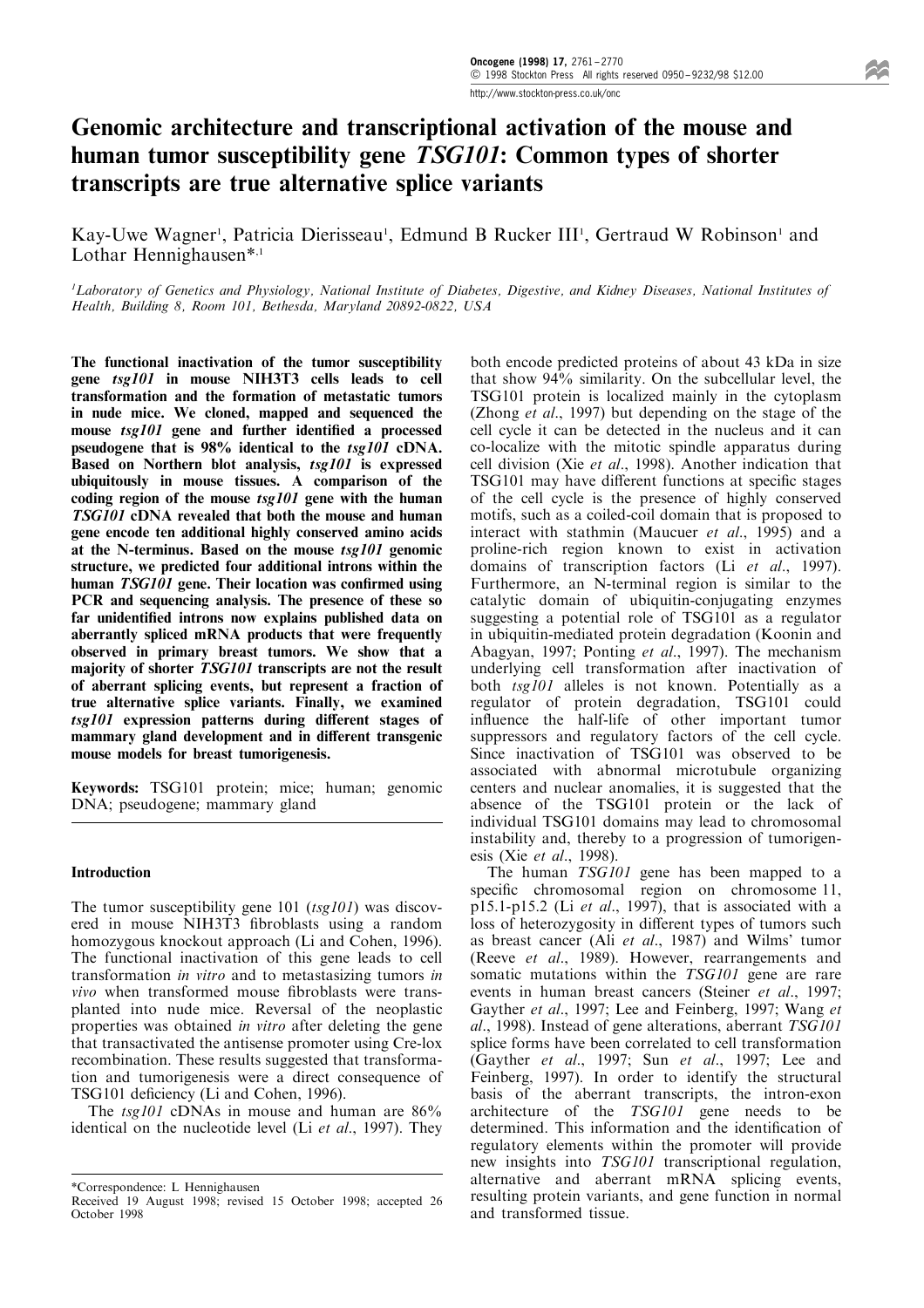#### Results

# Genomic organization of the mouse tsg101 gene

The mouse  $tsg101$  gene was cloned as multiple overlapping restriction fragments from two individual BAC genomic clones. Briefly, a cDNA that was generated by  $RT-PCR$  from mammary tissue of a lactating dam was used to probe a 129/SvJ genomic BAC library (see Material and methods). Six positive BAC clones were analysed and five contained a novel processed tsg101 pseudogene but not the actual tsg101 gene. In order to distinguish the true gene from the pseudogene, we designed a PCR assay that amplified intron sequences (see Materials and methods). The sixth BAC clone contained the genuine  $tsg101$  gene. Since this BAC clone lacked the  $5'$  part of the  $tsg101$ gene a second overlapping BAC clone was isolated. Overlapping subclones were sequenced and the size of the mouse tsg101 gene was determined to be 33.6 kb (GenBank AF060868). Furthermore, we identified additional introns, which had not been predicted from mapping studies (Li et al., 1997). In addition, we determined differences in the coding region of the mouse tsg101 gene to the previously published mouse cDNA sequence (Li and Cohen, 1996). These differences lead to an expansion of the  $tsg101$  reading frame that encodes ten additional amino acids at the N-terminus, which are highly similar to the predicted human TSG101 protein.

The murine tsg101 gene contains ten exons (Figure 1). Sequences of intron-exon junctions are summarized in Table 1. Evidently, the larger number of exons and introns of the murine tsg101 gene compared to the human homologue is the result of four additional introns within a region considered to be the first exon of the human gene (Li et al., 1997). The first exon includes the 5' untranslated sequence and the translation initiation codon. With 329 bp, exon 10 is the largest exon, but it contains almost 75% of its nucleotides (240 bp) as 3' untranslated sequence. A comparison of the coding region to the previously published mouse cDNA sequence (Li and Cohen, 1996) revealed several differences. An insertion of two G residues between position 37 and 38 of the published mouse cDNA shifts the first ATG codon in position 33 in frame with the tsg101 coding region. This results in the expansion of the tsg101 open reading frame of exactly 30 nucleotides encoding ten additional amino acids at the N-terminus (Met-Ala-Val-Ser-Glu-Ser-Gln-Leu-Lys-Lys). The hypothesis that the ATG at position 33 is the preferred translational start site is supported by the fact that this ATG codon is flanked by a C-rich sequence motif in position  $-6$  to  $-1$  and a highly conserved G in positon  $+4$  (Kozak, 1997). A mismatch at position 81 (T to C) is similar to the human sequence and did not result in any amino acid substitution. Some additional changes of single nucleotides were observed in the 3' untranslated region immediately following the translational stop codon.

A prominent part of the TSG101 protein, an  $\alpha$ -helix domain that forms a coiled-coil structure, was reported to be identical to CC2 and has been proposed to interact with stathmin (Maucuer et al.,



Figure 1 Genomic structure of the mouse  $tsg101$  gene. The numbered boxes illustrating exons  $1-10$  are not in scale. Solid bars represent known encoded protein domains

|  |  |  |  | <b>Table 1</b> Nucleotide sequence of intron-exon boundaries of the mouse tsg101 gene |  |  |  |  |  |  |
|--|--|--|--|---------------------------------------------------------------------------------------|--|--|--|--|--|--|
|--|--|--|--|---------------------------------------------------------------------------------------|--|--|--|--|--|--|

| 3' Acceptor Sequence |                   |              | 5' Donor Sequence   |                   |            |               |              |  |
|----------------------|-------------------|--------------|---------------------|-------------------|------------|---------------|--------------|--|
| <i>Intron</i>        | Exon              | Exon<br>No.  | <b>Size</b><br>(bp) | Exon              | Intron     | Intron<br>No. | Size<br>(kb) |  |
|                      | CCCTCTGCCT        |              | 72                  | GATGTCCAAG        | gtgagcccgc |               | 6.3          |  |
| tgcttttcag           | TACAAATACA        |              | 84                  | <b>GATTCATATG</b> | gtaagtttat |               | 2.6          |  |
| tcccttttag           | TTTTTAATGA        |              | 65                  | CGTTATCCGAG       | gtaaataata |               | 1.7          |  |
| tctctcttag           | <b>GTAATATATA</b> |              | 163                 | CTGGAAACAT        | gtaagtatta |               | 1.8          |  |
| tcctttttag           | CCACGGTCAG        |              | 126                 | CCACCAAATA        | gtaagtacac |               | 3.5          |  |
| ttatttttag           | CCTCCTACAT        | <sub>6</sub> | 66                  | CCAACCCCAG        | gtaatgaaaa | 6             | 2.4          |  |
| ttttctatag           | TGGTTATCCT        |              | 91                  | ACCACTGTTG        | gtaagtataa |               | 8.6          |  |
| tctcctgcag           | GTCCAGCAG         | Δ            | 202                 | TCAAGAAGTA        | gtaagtaagc | 8             | 1.2          |  |
| ctgttttcag           | GCTGAAGTTG        |              | 239                 | <b>GTTCCTGAAA</b> | gtaagtaccc | 9             | 1.2          |  |
| tccttcctag           | CACGTCCGCT        | 10           | 329                 | TGTTGCATAA        |            |               |              |  |

2762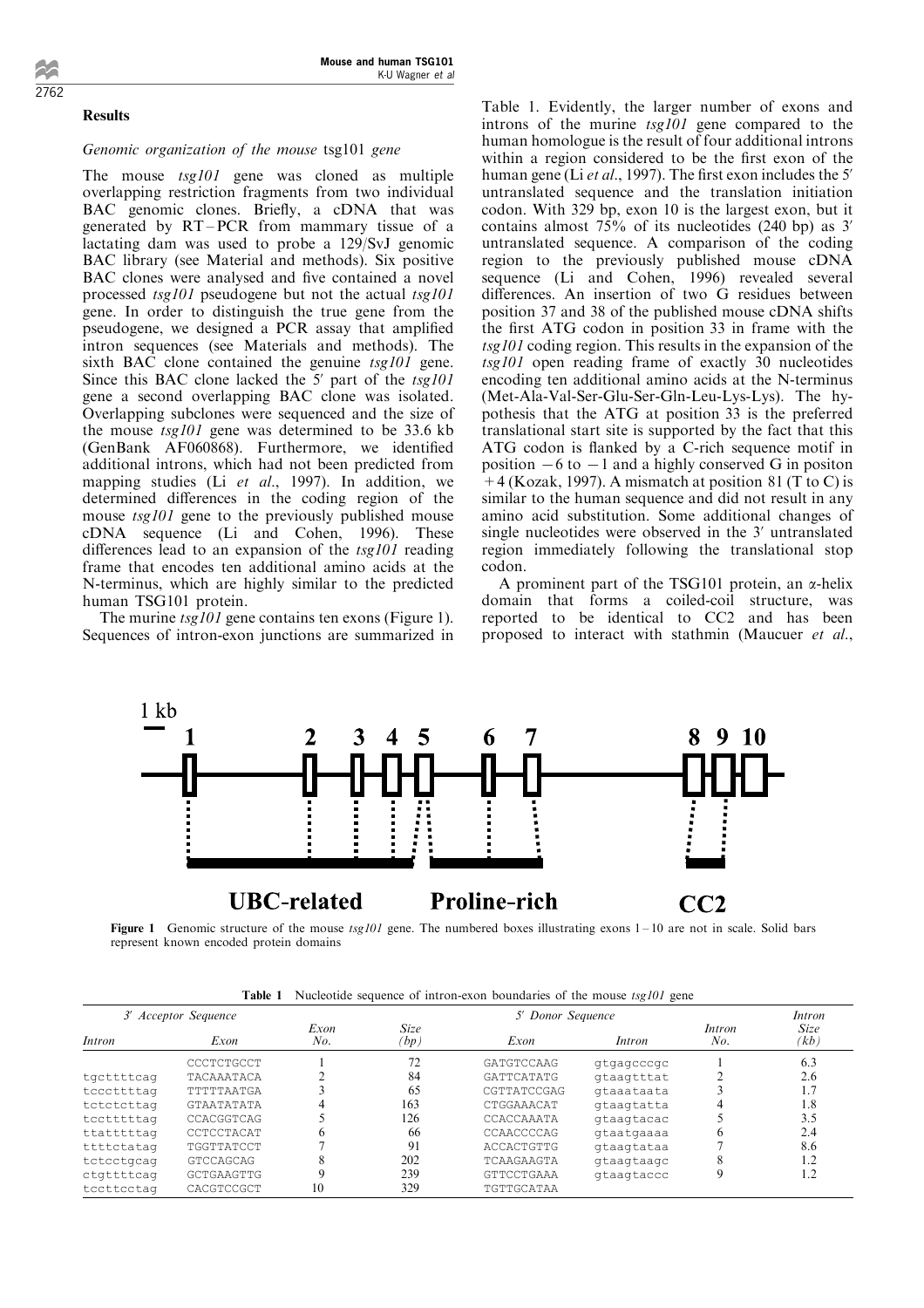1995). This particular domain is encoded by two of the largest coding exons of  $tsg101$ , exon 8 and 9 (Figure 1). The proline rich region, which is known to be characteristic for transcription factors, is entirely encoded by exons  $5-7$ . Both groups of exons encoding the a-helix domain and proline rich region are separated by the largest intron of more than 8 kb. Recently, it was reported that the N-terminal region of TSG101 has a sequence similarity to the catalytic domain (UBC) of ubiquitin-conjungating enzymes E2 and UBC-related DNA-binding proteins (Koonin and Abagyan, 1997; Ponting et al., 1997). Nucleotide sequences encoding conserved amino acid residues of TSG101 and other E2 derivatives are scattered within the first five exons.

A 2.9-kb fragment spanning the promoter/upstream was sequenced. Sequences surrounding the putative transcriptional start site (Li and Cohen, 1996) have features characteristic of a house-keeping gene promoter. It lacks both TATA and CAAT boxes, has a high GC content, and contains several potential Sp1 and AP2 consensus sites (Figure 2). The tsg101 5' region also contains putative sites for nuclear factor GAPBF2 known to exist in promoters of other ubiquitously expressed genes (Aki et al., 1997).

# The mouse genome carries a tsg101 pseudogene

Initially, we probed a lambda phage library containing 129SVJ mouse genomic DNA with a cDNA probe (see Materials and methods) and isolated ten phage clones. The presence of the *tsg101* gene within the recombinant phage DNA was tested by PCR using primers from the 3'-untranslated region as described by Li et al. (1997). Inserts of two PCR positive lambda clones were sequenced. The resulting sequence (GenBank AF060867) was 98% identical to the mouse tsg101 cDNA and did not contain any introns suggesting the presence of a pseudogene. The processed pseudogene differs in a few significant mutations from the murine cDNA. The AT-deletion at position 153 results in a frame shift and a precocious termination of the open reading frame. The presence of the pseudogene in other lambda phages could be easily detected by PCR and subsequent NdeI restriction digest. The AT-deletion in the pseudogene eliminates the NdeI recognition site

|                 | GAAGGGGTAA ATTCTTTATA ATCTGAAAAG AAGCCTGCCT CAAGCAAGGC |        |                                                                   | $-544$ |
|-----------------|--------------------------------------------------------|--------|-------------------------------------------------------------------|--------|
|                 | AGACTGCGGC CTGTGTAATC TTTATGTGGG CACACTGGAA TTGTTAGGGG |        |                                                                   | $-494$ |
|                 | AAAGTACCAG AGGAGAAAAT TACCGCATAG CTTCCTAACG GGGAAAAAAA |        |                                                                   | $-444$ |
|                 | AATCTCCTTT GCCCTTGCGA ACTTGACATG AAGGGCTTTC GAGCGTTTAA |        |                                                                   | $-394$ |
|                 | ACTGCAGTAA CAAAAACGGA TGTGATAATA AGAGGTGCCT CGGGCGCAGA |        |                                                                   | $-344$ |
|                 | CACCTAAAAG TGTCTAGAGT GTCCACGAGC TAGTTATGTG AGCGACGCGA |        |                                                                   | $-294$ |
|                 |                                                        | GAPBF2 |                                                                   |        |
|                 |                                                        |        | GCCCAGGACC TTCCGAGCCG CAGCGGGTGG CAAGGCTCGC GAGAGGGCCG -244       |        |
|                 | GGACTTCGGG ACCGCGAAAG GCTTGCAAAC AACCGCACCA CGGGCATCCG |        |                                                                   | $-194$ |
|                 |                                                        |        | TGGACCGGAC CTGATCTCTC GCCCGACTTC GCACCGCAGA CCAGCGGCCC -144       |        |
|                 | GAPBF2                                                 |        |                                                                   |        |
|                 |                                                        |        | CGGAAGTGAC GCGCGGGAAG CGGAAGCACA ACGTGCCGGC TTCCTGCTTC -94        |        |
| GAPBF2          |                                                        |        |                                                                   |        |
|                 |                                                        |        | GCAGGGGCGG GGCGGCGGCG GCGGCGATTG TCTGGCGGCC TGGGGCGGCC -44<br>AP2 |        |
| SP <sub>1</sub> | SP <sub>1</sub>                                        |        | SP <sub>1</sub>                                                   |        |
|                 |                                                        |        | CCGTGGCGCC TACCCTCTGC CTGTGGGGAC GGAGGAGCGC GCCATGGCGG            | 7      |
|                 |                                                        |        | TGTCCGAGAG TCAGCTGAAG AAGATGATGT CCAAGGtgag cccgcgccct 57         |        |

#### acqqqqc

64

Figure 2 Nucleotide sequence of the mouse  $tsg101$  5'-flanking region. The transcriptional start site (Li and Cohen, 1996) and exon 1 is indicated in bold and upper case; the following intron sequence is shown in normal lower case. The newly suggested translation start codon (ATG) is double underlined. Nucleotides numbering on the right refers to the distance in bp to the translation start codon. Locations of putative responses elements in the 5'-flanking region are boxed (GAPBF2) and underlined (SP1 solid line; AP2 dashed line)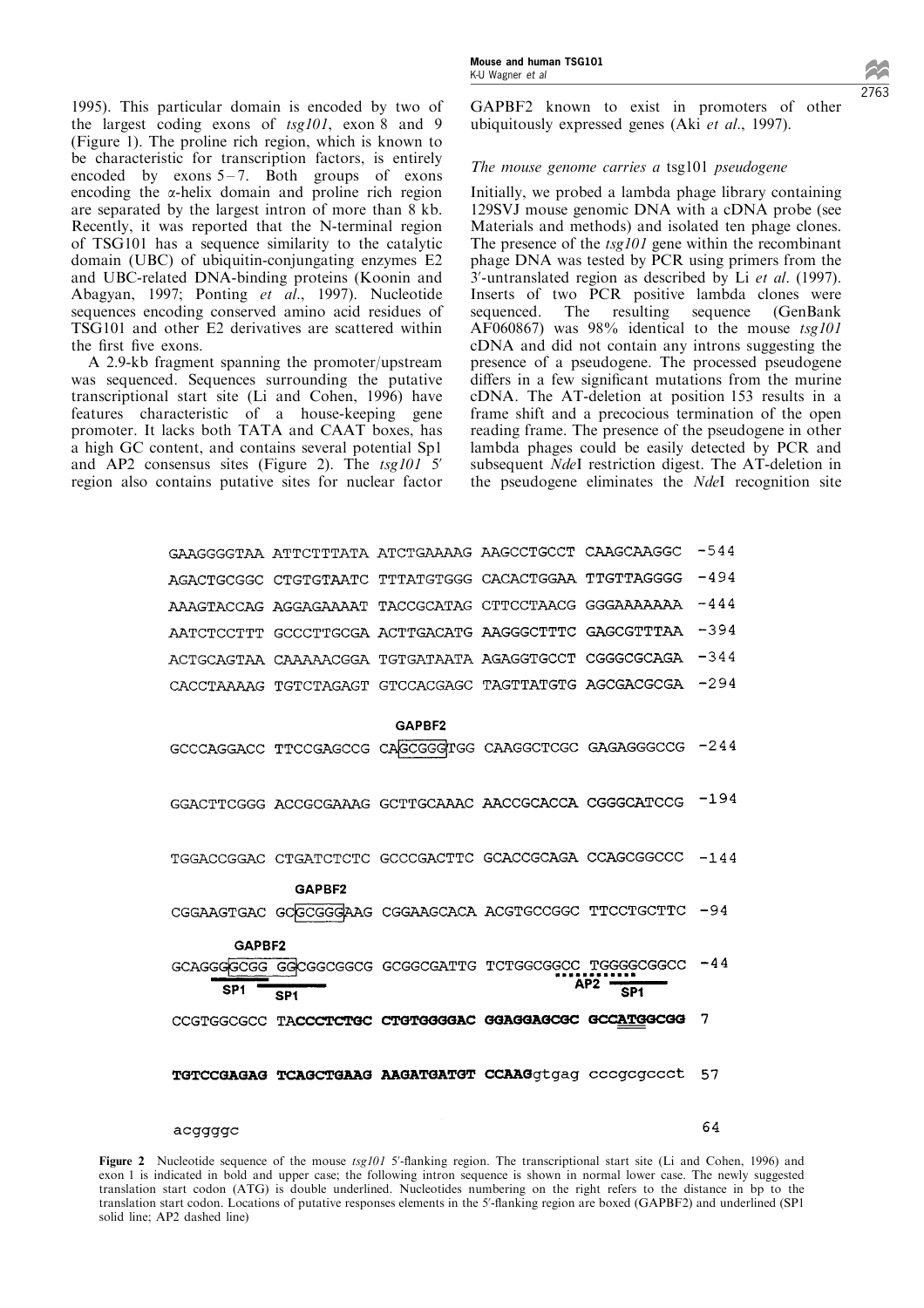Mouse and human TSG101 K-U Wagner et al

present in the mouse tsg101 cDNA. Interestingly, a downstream ACCC-deletion at position 269 shifts an ATG codon at position 246 into frame with the rest of the original  $tsg101$  reading frame. Since the 5'-flanking region of the pseudogene shows no similarity to the promoter region of the tsg101 gene and secondly, the ATG does not contain any consensus sequence for initiation of translation (Kozak, 1997), it is very unlikely that the pseudogene is expressed. To identify potential tsg101 pseudogene transcripts, we screened 222 mouse tsg101 ESTs using BLAST 2.0. None of the ESTs carried any characteristic mutations for the pseudogene. Moreover, we performed a RT-PCR amplification of a 300 bp region flanking the  $NdeI$ recognition site that is specific for the actual  $tsg101$ gene. The RT-PCR product was completely digested with NdeI restriction enzyme into expected smaller fragments (data not shown). Taken together, there is no experimental evidence that the pseudogene is expressed.

## Determination of the structure of the human TSG101 gene

We have cloned and sequenced the entire mouse  $tsg101$  gene. The mouse  $tsg101$  gene differs not only in size, but also in the number of exons and introns, and intron sizes from the architecture of the human gene, which had been mapped by restriction analysis ( $\overline{Li}$  et al., 1997). To compare the location of intron sites between the mouse and human TSG101 gene, we aligned the coding sequence of the mouse gene to the human TSG101 cDNA (Li et al., 1997). Sequences flanking the exon junctions of the mouse  $tsg101$  gene and the corresponding nucleotides of human cDNA are illustrated in Table 2. The results show a very high similarity on the nucleotide level in this particular region and the first nucleotide of subsequent exons is entirely conserved. Based on these data we could predict the location of introns within the human TSG101 gene at a level of a single nucleotide in areas that were predicted earlier to contain intron sequences (Li et al., 1997). In addition, we determined four additional introns in the sequence considered being the first exon. We experimentally tested the presence of those four additional introns by PCR amplification of human genomic DNA using primers corresponding to the human coding sequence, which flank the anticipated intron sites. The PCR amplification products are shown in Figure 3. As predicted, the human gene also contains four additional introns. We also amplified previously predicted intron sequences (Li et al., 1997) to accurately determine their location. The PCR fragments were gel purified and sequenced, and the sequences of all intron-exon junctions within the human TSG101 gene are summarized in Table 3. As predicted from the alignment of the mouse and human cDNAs, the intron-exon boundaries are conserved between both species on the level of a single nucleotide (compare Tables 2 and 3). We were not able to amplify intron 7 from human genomic DNA probably because of its larger size similar to the mouse counterpart (Figure 1). Taken together, not only the mRNA and amino acid sequences of the mouse and human TSG101 protein are highly conserved, but also the entire structure of the

| <b>Table 2</b> Comparison of mouse (m) and human (h) <i>TSG101</i> cDNA |
|-------------------------------------------------------------------------|
| sequences encompassing exon junctions that where determined by          |
| sequencing of the murine $tsg101$ gene. Boxed nucleotides correspond    |
| to the first base of subsequent exons                                   |

| Exon-junction | <b>Species</b> | Sequence                                                       | Location |
|---------------|----------------|----------------------------------------------------------------|----------|
| $1 - 2$       | m              | $AAG$ $RAC$                                                    | 73       |
|               | h              | $\mathbb{A}\mathbb{A}\mathbb{G}\mathbb{T}\mathbb{A}\mathbb{C}$ | 133      |
| $2 - 3$       | m              | ATG <b>T</b> TT                                                | 158      |
|               | h              | ATGTTT                                                         | 218      |
| $3 - 4$       | m              | GAGGTA                                                         | 224      |
|               | h              | GAGGTA                                                         | 284      |
| $4 - 5$       | m              | $\texttt{CAT} \overline{\textbf{C}} \texttt{C} \texttt{A}$     | 388      |
|               | h              | CACCCA                                                         | 448      |
| $5 - 6$       | m              | <b>ATACCT</b>                                                  | 515      |
|               | h              | $\texttt{ATACT}$                                               | 572      |
| $6 - 7$       | m              | CAGTGG                                                         | 582      |
|               | h              | CAGTGG                                                         | 639      |
| $7 - 8$       | m              | TTGGTC                                                         | 674      |
|               | h              | TTGGTC                                                         | 731      |
| $8 - 9$       | m              | GTACCT                                                         | 877      |
|               | h              | GTAGCC                                                         | 934      |
| $9 - 10$      | m              | AAACAC                                                         | 1117     |
|               | h              | AAqCAt                                                         | 1174     |

TSG101 gene is similar between both species. This supports earlier suggestions (Li *et al.*, 1997) that the mouse and human TSG101 gene are true gene homologues and that they must have fundamental biological functions in common.

## Expression of the mouse tsg101 gene in various organs and the developing mammary gland

Sequencing data of the  $5'$  flanking region of the mouse tsg101 gene exhibited several features that indicate that this gene might be constitutively expressed in many tissues. To test this hypothesis we analysed the expression of tsg101 in several organs of adult mice (Figure 4a). Total RNA was analysed using a 32Plabeled cDNA. Tsg101 was highly expressed in all organs examined. The highest expression was observed in brain and mammary tissue and the lowest expression was detected in liver. These Northern blot data support our hypothesis that tsg101 might be ubiquitously expressed in all mouse organs and confirm earlier studies in various human tissues (Li et al., 1997).

It was suggested that the  $tsg101$  gene is involved in cell growth, differentiation and mammary neoplasia (Li et al., 1997; Xie et al., 1998). To explore the role of tsg101 in normal breast development, we established its expression profile at different stages of mammogenesis (Figure 4b). Tsg101 was expressed highly at all stages of mammary gland development. A slight downregulation at the transcriptional level was detected at early and mid pregnancy. This phase of mammary gland development is characterized by massive epithelial cell proliferation.

# Tsg101 transcription in primary breast tumors of transgenic mouse models

A reduced amount of full-length TSG101 transcripts and the presence of truncated mRNA forms have been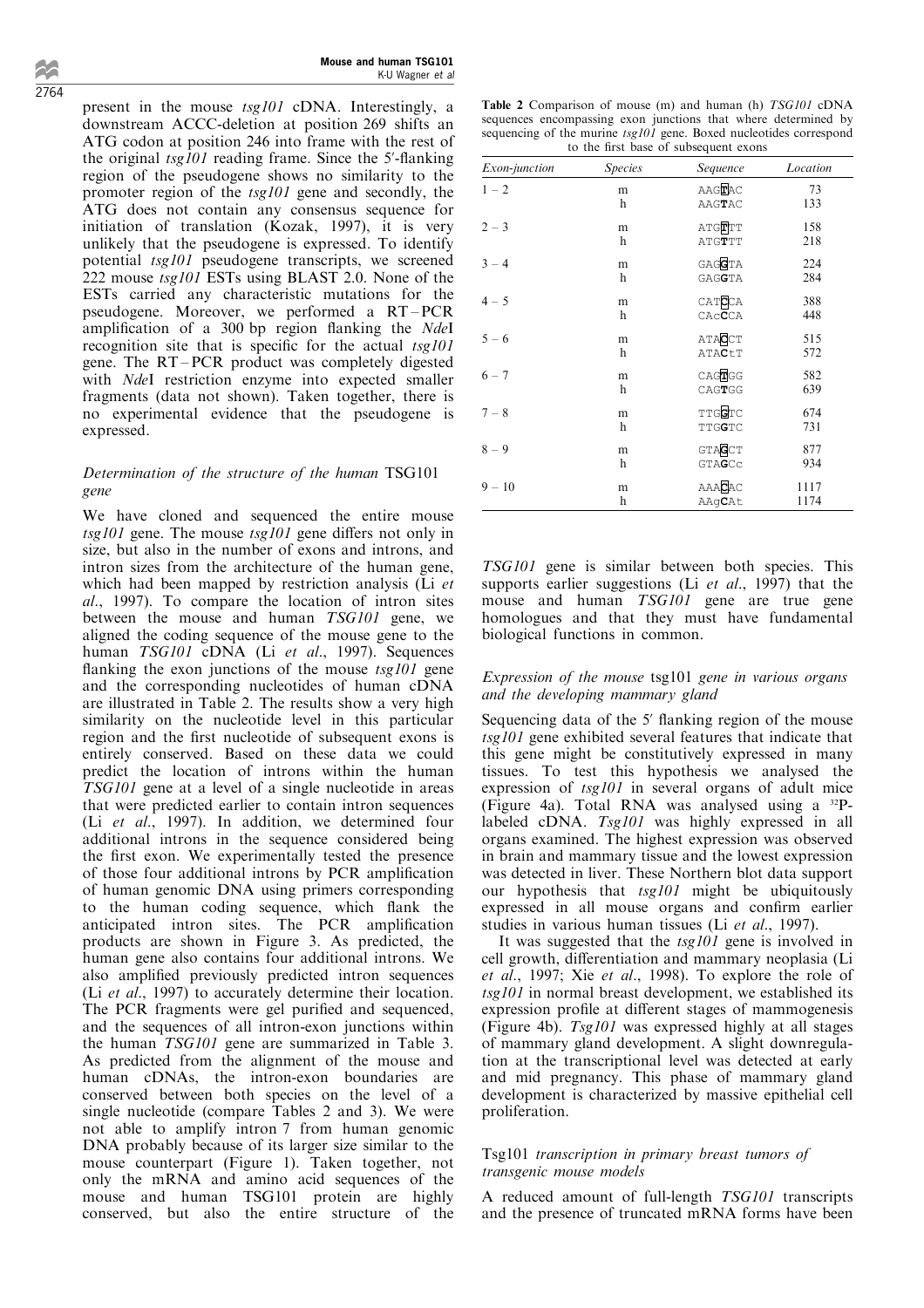correlated to various stages of tumorigenesis in human mammary tissue (Gayther et al., 1997; Lee and Feinberg, 1997; Li et al., 1997) and other malignancies (Sun et al., 1997). We have now analysed  $tsg101$ transcription in established transgenic mouse models for breast cancer to address the question, whether tsg101 expression is altered in primary tumors. Biopsies of mammary tumors were taken from transgenic mice expressing different oncogenes under the control of mammary specific regulatory elements of the whey acidic protein  $(WAP)$  gene. Specifically, tissue was harvested from mice expressing transgenic Int3, SV40- TAg and TGFa. Total RNA was isolated and analysed on Northern blots (Figure 5). Full-length tsg101 trancripts were found in all tumor samples. The level of tsg101 transcription was not altered in tumors from WAP-TAg and WAP-TGF<sub> $\alpha$ </sub> transgenic mice. In contrast, a sharp reduction of  $tsg101$  expression was observed in WAP-int3 mammary tumors. A comparison of tsg101 expression in solid tumors and adjacent mammary tissue of the same animal (Figure 5, lanes  $2-5$ ) demonstrated reduced levels of tsg101 mRNA in Int3 tumors (64 and 36%, respectively). We were not able to detect smaller truncated  $tsg101$  transcripts (data not shown), which suggests that the decreased amount



Figure 3 PCR amplification of introns  $1 - 5$  of the human TSG101 gene. The analysis was performed on human genomic DNA using exon specific primers that encompass individual

2765

of full length mRNA is not the result of aberrant or alternative splicing.

#### **Discussion**

The human TSG101 gene has been mapped on chromosome 11 band p15 (Li et al., 1997), a region that is known to be associated with a loss of heterozygosity (LOH) in human breast cancers (Ali et  $al., 1987)$  and Wilms' tumors (Reeve et al., 1989). Aberrant TSG101 transcripts have been detected in a number of primary human breast cancers and other tumors (Li et al., 1997; Gayther et al., 1997; Lee and Feinberg, 1997; Sun et al., 1997), but intragenic deletions of the TSG101 gene are rare events in human malignancies (Steiner et al., 1997; Lee and



Figure 4 Expression of the mouse  $tsg101$  gene in various organs (a) and the developing mammary gland  $(b)$ . Twenty  $\mu$ g of total RNA was separated in 1.5% agarose gels containing 18% formaldehyde, transferred to a membrane and hybridized with a  $^{32}P$ -labeled *tsg101* cDNA probe. (a) The *tsg101* mRNA was present in brain (lane 1), muscle (lane 2), heart (lane 3), liver (lane 4), salivary gland (lane 5), kidney (lane 6), and mammary gland (lane 7). (b) The abbreviations are v, virgin; P, days of gestation; L, days of lactation

|  |  |  | <b>Table 3</b> Nucleotide sequence of intron-exon boundaries of the human TSG101 gene |  |  |  |  |  |
|--|--|--|---------------------------------------------------------------------------------------|--|--|--|--|--|
|--|--|--|---------------------------------------------------------------------------------------|--|--|--|--|--|

| 3' Acceptor Sequence |                   |             | 5' Donor Sequence |            | Intron        |                 |
|----------------------|-------------------|-------------|-------------------|------------|---------------|-----------------|
| <i>Intron</i>        | Exon              | Exon<br>No. | Exon<br>Intron    |            | Intron<br>No. | Size<br>(kb     |
|                      |                   |             | GGTGTCCAAG        | gtgaggctgc |               | $\sim$ 7.0      |
| tgcttttcag           | TACAAATACA        |             | GATTCATATG        | gtgagtttat |               | $\sim$ 3.3      |
| ttcctttcag           | TTTTTAACGA        |             | CCTTATAGAG        | gtaaatgtct |               | $\sim$ 1.4      |
| tctttttcag           | <b>GTAATACATA</b> | 4           | ATGGAAACAC        | gtaagtattc | 4             | $\sim$ 5.5      |
| tcatttttag           | CCACAGTCAG        |             | CCACCAAATA        | gtaagtagaa |               | $\sim$ 2.7      |
| atgtttttag           | CTTCCTACAT        | 6           | CCAATCCCAG        | gtaatgaaaa | b             | $\sim$ 4.5      |
| ctgtctttag           | TGGTTACCCA        |             | ACCACTGTTG        | $ND^a$     |               | ND <sup>a</sup> |
| $ND^a$               | <b>GTCCCAGTAG</b> | 8           | TCAAGAAGTA        | gtaagtgact |               | $\sim$ 2.3      |
| ctgttttcag           | GCCGAGGTTG        | 9           | CTTCCTGAAG        | gtatttcttc | q             | $\sim$ 1.2      |
| cccctcccaq           | CATGTACGTC        | 10          |                   |            |               |                 |

a ND, not determined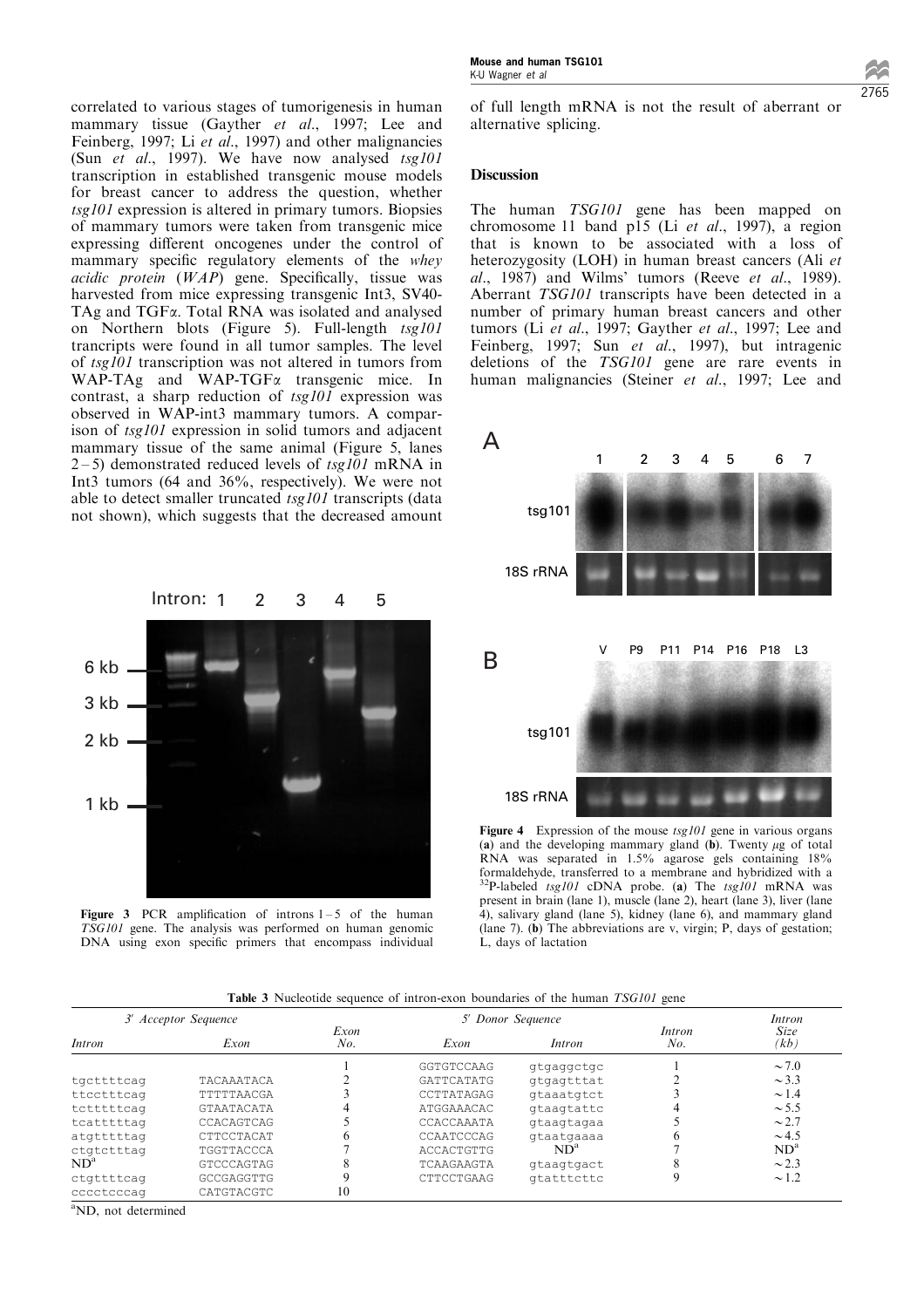

Figure 5 Tsg101 expression levels in tumors from transgenic mouse models for breast cancer. Mammary tissue of a nontransgenic mouse (lane 1), tumors (lanes 3 and 5) and adjacent mammary tissue (lanes 2 and 4) of WAP-int3 transgenic mice and tumors from WAP-TGFa (lanes 6 and 7) and WAP-SV40Tag (lanes 8 and 9) were analysed. Twenty mg of total RNA was separated in 1.5% agarose gels containing 18% formaldehyde, transferred to a membrane and hybridized with a 32P-labeled tsg101 cDNA probe

Feinberg, 1997; Wang et al., 1998). It was proposed that shorter transcripts are caused by abnormal splicing events recognizing cryptic splicing donor and acceptor sites within exons (Gayther et al., 1997; Lee and Feinberg, 1997). Based on our analysis of the mouse and the human TSG101 genes we suggest that many of the reported aberrant transcripts are in fact alternative splice forms. We show that part of the TSG101 coding sequences, which had been described as the first exon, actually spans four exons, and that exon skipping results in different RNA forms, which had been described in tumors and normal tissues of different origin.

## How similar are the human and mouse TSG101 genes?

We have cloned and sequenced the entire murine tsg101 gene. A comparison of the mouse genomic sequence with the map of the human counterpart (Li et al., 1997) revealed differences in size and in the number of exons. The mouse gene consists of ten exons and spans about 33.6 kb. In contrast, the human gene cloned from a PAC library was estimated to be much smaller in size and to contain six exons (Li et al., 1997). The first exon of the human TSG101 gene was represented by five exons in the mouse. A comparison of the mouse tsg101 coding region with the corresponding human cDNA illustrated that the junctions of all exons in the mouse gene were preserved in the human cDNA, suggesting that the human gene may also contain additional exons. Indeed, we cloned and verified the existence of four additional introns in the human gene. In addition to those four introns, we amplified earlier predicted introns (Li et al., 1997), determined their sizes and demonstrated their accurate location.

A reexamination of the human TSG101 cDNA (Li et al., 1997) with the revised mouse sequence revealed an ATG start codon 30 nucleotides 5' of the previously published translational initiation site. Our data suggest that the human TSG101 protein contains the same ten additional N-terminal amino acids. The expansion of the open reading frame of the mouse and human TSG101 gene was found independently by Li and coworkers and the database entries in GenBank were updated (U52945 and U82130) and match with our genomic sequence.

Taken together, not only the mRNA and amino acid sequences of the mouse and human TSG101 protein are highly conserved but also the entire structure of the TSG101 gene is identical in both species.

## Aberrant vs alternative splicing

Several reports demonstrated the presence of aberrantly spliced TSG101 transcripts in tumor specimen (Gayther et al., 1997; Lee and Feinberg, 1997). Based on our findings that the human  $TSG101$  gene contains additional introns, we re-analysed published data about aberrant splice products. We suggest that many truncated transcripts frequently observed in tumors and nonmalignant tissues are true alternative splice products, rather than aberrant transcripts. For instance, type B  $(133-731)$ , C  $(133-639)$  and D  $(133 - 448)$  deletions observed in primary breast tumors (Lee and Feinberg, 1997) are true alternative splice products (Figure 6). All three alternative splice variants were also reported as aberrant transcripts to occur in human malignancies other than primary breast tumors (Gayther et al., 1997) and normal tissues of different origin (Gayther et al., 1997; Lee and Feinberg, 1997). The most frequently observed alternative splice variant in normal human tissues (about  $50\%$  of all abnormal variants) is the  $133-448$ deletion (Gayther et al., 1997; Lee and Feinberg, 1997). Interestingly, this is the only type of alternative splice product that would result in an in-frame deletion. If translated, this particular mRNA would create a short TSG101 protein lacking domains encoded by exons 2, 3 and 4, which represent a considerable portion of conserved amino acid residues to the catalytic domain (UBC) of ubiquitin-conjungating enzymes E2 and UBC-related DNA-binding proteins. It needs to be determined whether such a smaller TSG101 protein variant can interfere with the potential role of TSG101 as a regulator in ubiquitin-mediated protein degradation or other specific functions.

Despite the presence of alternative splice variants of TSG101 transcripts, some reported shorter transcripts are probably real aberrant splice forms. For instance, a frequently observed aberrant TSG101 mRNA contains a  $153 - 1053$  deletion (Gayther *et al.*, 1997; Lee and Feinberg, 1997; Sun et al., 1997). We confirmed by sequencing and by PCR using primers flanking both cryptic splicing donor and acceptor sites within exons that no extra introns are located at those positons in exon 2 and exon 9 of the human TSG101 gene (data not shown). Therefore, the  $153 - 1053$  deletion in the human *TSG101* mRNA appears to be a real aberrant splice product. It does not encode any known functional domain of the TSG101 protein and, therefore, its biological role during tumorigenesis is not clear. Moreover, this particular mutation is not restricted to neoplastic tissues since it is also found in normal breast tissue and various other organs (Lee and Feinberg, 1997; Gayther et al., 1997).

Taken together, our findings suggest that shorter transcripts are caused by splicing events at either existing intron-exon junctions (alternative splicing) or cryptic splice donor and acceptor sites within exons (aberrant splicing). Therefore, our data invalidate the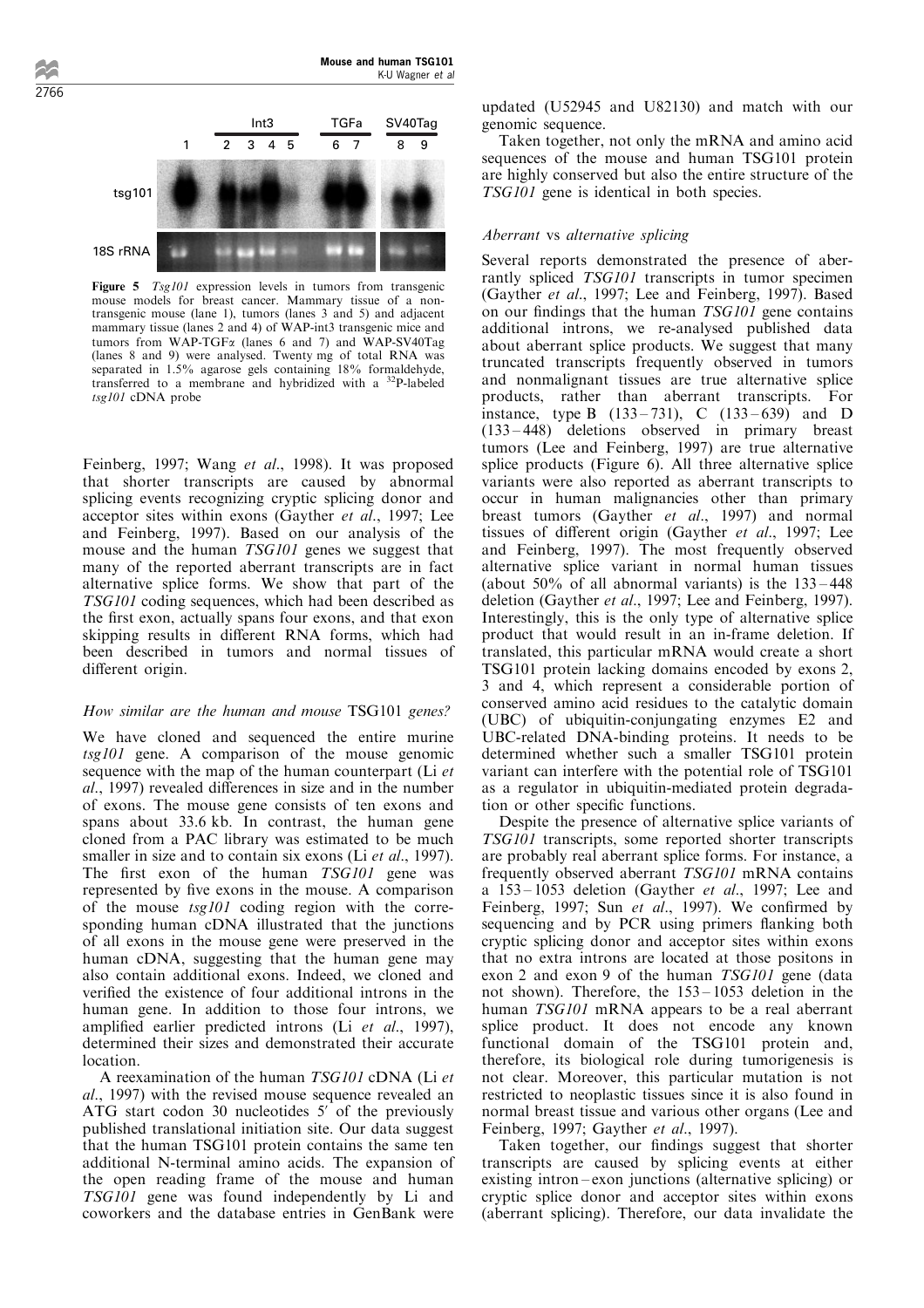

Figure 6 Alignment of the mouse and human TSG101 cDNAs (a) and alternative splice variants of human TSG101 mRNA (b) detected in various malignancies. (a) Numbered boxes indicate individual exons of the coding sequence that were determined by sequencing. (b) Alternative splice variants of the human tsg101 mRNA frequently observed in normal tissues and tumors were summarized from earlier reports

hypothesis that anomalous transcripts are pure PCR artifacts as proposed by Hampl et al. (1998). It remains to be established if alternative splice variants of TSG101 encode functional proteins, and if such shorter proteins can interfere with the function of the wildtype TSG101 protein.

#### Does the human genome possess TSG101 pseudogenes?

We have cloned and sequenced a processed tsg101 pseudogene from a mouse genomic library that is 98% identical to the murine tsg101 cDNA. A Southern blot examination of human genome DNA with various short cDNA probes revealed an unusual fragment pattern (Steiner et al., 1997) that was different from the map provided earlier (Li et al., 1997). These results do not only indicate that the genomic map is incomplete because of missing introns, but it could also suggest that there are pseudogenes in the human genome. However, based on a PCR assay multiple exon-specific primers to amplify intron sequences (Figure 3) we did not identify a human TSG101 derived processed pseudogene, which would result in very short PCR fragments. Whereas pseudogenes do not interfere with the analysis of genomic sequences in human samples, the existence of pseudogenes in the mouse genome has profound implications on the design of assays to detect tsg101 gene deletions and gene expression patterns by PCR, the cloning of new genes with sequence similarities to tsg101, and mutational analyses of the tsg101 locus to study the gene function in vivo.

Transcriptional activation of the tsg101 gene in various tissues and the developing mammary gland

The 5' flanking region of the  $tsg101$  gene exhibited features of housekeeping gene promoters, such as a high GC content and potential Sp1, AP2 and GAPBF2 consensus sites. Initial expression studies on mRNA from human tissues revealed that TSG101 is expressed in a variety of organs (Li et al., 1997). All mouse tissues we examined contained a tsg101 transcript of about 1.2 kb in size, which support the hypothesis that tsg101 is expressed ubiquitously. While brain and mammary gland show the highest expression levels, less tsg101 mRNA was detected in liver. Interestingly, the high amount of tsg101 transcripts in brain correlates with the expression profile of stathmin mRNA. Stathmin, which is suggested to interact with the  $\alpha$ -helical (cc2) domain of the TSG101 protein, is most abundant in brain and neurons (Ozon et al., 1997). The hypothesis that *tsg101* might be essential for common functions in a living cell is supported by the fact that this gene is expressed throughout development. A search for sequence similarities of the full length mouse tsg101 cDNA in the mouse ESTs database (BLAST 2.0) indicate that  $tsgl01$  transcripts are already present in 1-cell and 2-cell stage embryos.

From *in vitro* data it has been suggested that tsg101 is involved in cell growth and differentiation (Xie et al., 1998). Tsg101 is expressed at all stages of mammogenesis regardless of their proliferative and differentiation status. A slightly reduced transcriptional level was detected at early to mid-pregnancy, a time of massive 2767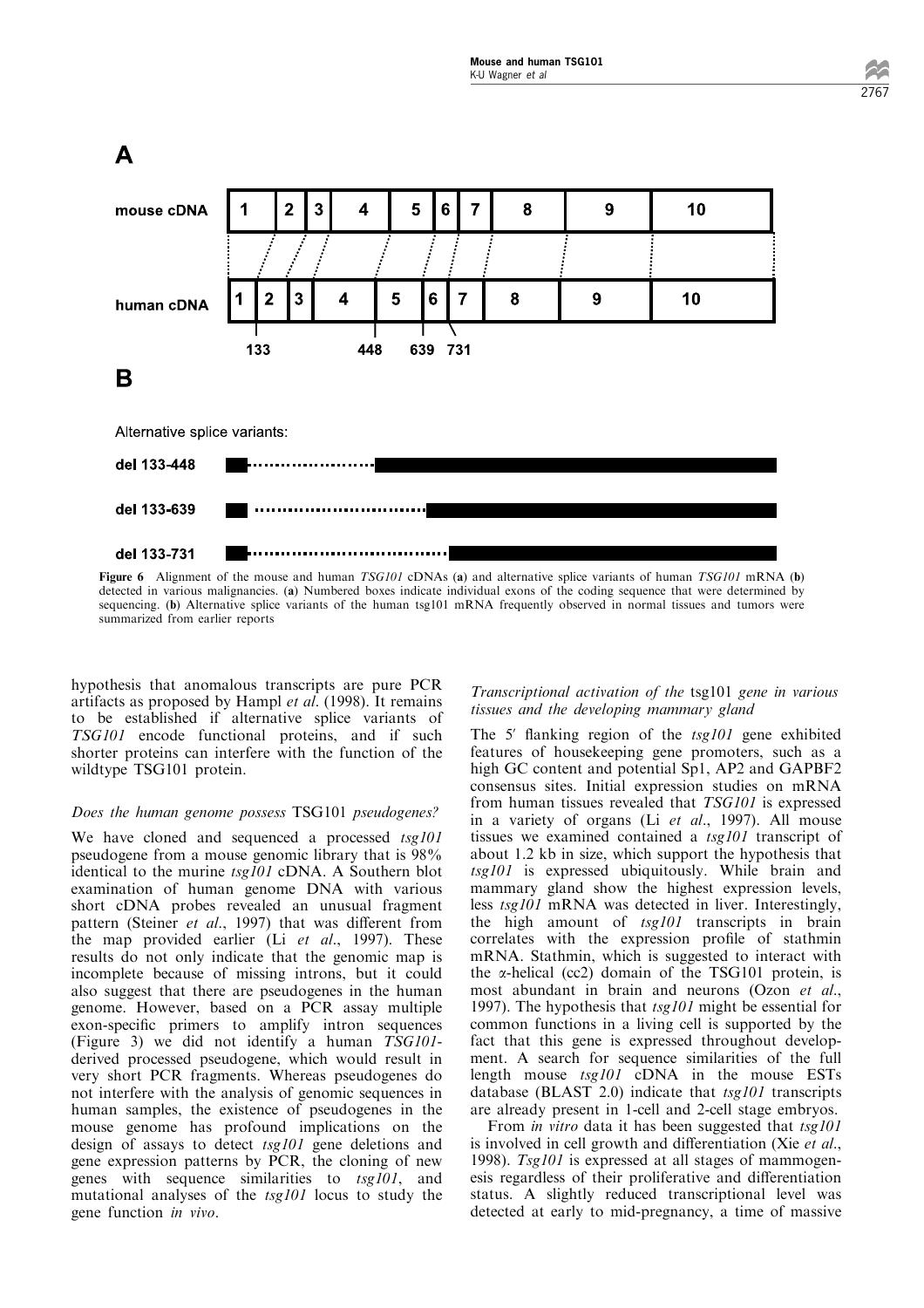2768

cell proliferation. A downregulation of  $tsg101$  at the peak of alveolar proliferation would support the hypothesis that the TSG101 protein might be a negative growth regulator (Watanabe et al., 1998). Indeed, a strong overexpression of this molecule in vitro leads to the inhibition of cell division and, eventually, cell death (Xie et al., 1998; Wagner, unpublished). Nevertheless, the reduction of  $tsgl01$ transcripts in vivo in the developing mammary gland is moderate. Our observations support earlier findings in vitro (Xie et al., 1998) that the level of  $tsg101$ expression is independent from the stage of the cell cycle. Therefore, it can be assumed that differences in the activity of TSG101 are regulated primarily at the point of protein synthesis and modification such as phosphorylation, and/or heterodimerization with other binding partners, such as stathmin.

## Regulation of tsg101 expression in primary tumors from transgenic models for breast cancer

The overexpression of oncogenes and growth regulators in mammary epithelial cells can lead to cellular transformation and tumor progression. Transgenic mouse models have been generated to decipher the molecular pathways leading to tumorigenesis. We investigated the transcriptional activation of the tsg101 gene by Northern blot analysis in three wellestablished models that develop breast cancer through distinct signaling cascades. First, pathways effecting involution, programmed cell death and remodeling are impaired in transgenic mice expressing  $TGF\alpha$  (Sandgren et al., 1995). Secondly, we investigated tsg101 expression in WAP-SV40 large T antigen (SV40-Tag) transgenic mice (Tzeng et al., 1993). SV40-Tag is known to bind and inactivate molecules that are linked to the cell cycle such as Rb and p53, but p53 independent pathways of programmed cell death are not affected (Li et al., 1996). Thirdly, we studied a mouse model expressing a tumor specific truncated form of the murine *int3* gene, a Drosophila Notch4related cell fate protein. Int3 inhibits the growth and differentiation of the mammary lobulo-alveolar compartment and leads to mammary dysplasia, tumorigenesis, and lung metastases.

Transgenic mice expressing TGF $\alpha$  and SV40-Tag did not show any reduction in tsg101 expression. These data suggest that  $tsgl01$  expression is not altered when apoptosis is inhibited (WAP-TGFa) or induced (WAP-SV40-Tag). Moreover, these data support the hypothesis that tsg101 trancription is not linked to the cell cycle since the functional inactivation of Rb and p53 has no influence on the mRNA level of tsg101. Therefore, WAP-TGFa and WAP-SV40-Tag transgenic mice do not serve as an appropriate model to study the transcriptional inactivation of tsg101 during the progression of tumor formation. A reduction of tsg101 mRNA was, however, observed in mice expressing int3 under the control of WAP regulatory elements. Total RNA from tumors was compared to adjacent mammary tissues of the same transgenic animals to determine whether the downregulation of  $tsg101$  is a direct effect of the transgene expression or a secondary event in the progression towards cancer. Full length  $tsg101$  transcripts were present in both fractions, however, the tumors contained less tsg101 mRNA. The reduction was not the result of aberrant or alternative splice forms. The mechanisms of Notch4/ Int3 signaling in the mammary gland is still unresolved. The only *int3* mutation that leads to the formation of tumors is caused by MMTV proviral integration and the subsequent expression of a truncated protein, which consists of the intracellular domain of *int3* (Gallahan and Callahan, 1997). From studies in Drosophila and C. elegans it is suggested that the intracellular domain of Notch4 localizes to the nucleus and that it interacts with proteins that regulate gene transcription (for references see Greenwald, 1998). It needs further investigation if tsg101 expression is directly regulated by mechanisms downstream of the *Notch4/int3* cascade, or if the downregulation of  $tsg101$ is a secondary event during tumorprogression.

The functional role of TSG101 during cell proliferation, differentiation and tumor formation remains to be determined. It has been suggested that TSG101 acts primarily as a `care taker' rather than a `gate keeper' (Xie et al., 1998). This includes the regulation of ubiquitin-mediated protein degradation of other important tumor suppressors, or TSG101 could act as a `care taker' for chromosomal stability during cell division. In future studies it will be important to investigate the loss of TSG101 function in vivo in conjunction with tumor progression. Since a functional knockout using an antisense strategy could lead simultaneously to an inactivation of other genes with partial sequence similarities to  $tsg101$ , it remains to be determined if a *tsg101* gene deletion approach could also result in a neoplastic transformation and tumor progression. However, a conventional gene targeting and knockout approach could lead to an early embryonic lethality since  $tsg101$  is ubiquitously expressed at all stages of development. A more defined tissue-specific deletion of the  $tsg101$  gene in the mammary gland using the Cre-lox recombination system (Wagner et al., 1997) could be a practicable solution to study the loss-of-function during proliferation and differentiation in vivo.

## Materials and methods

## Cloning of a mouse tsg101 cDNA probe

A cDNA corresponding to the mouse  $tsg101$  mRNA was cloned by  $RT - PCR$ . Total RNA was isolated from mouse mammary tissue 24 h post-partum according to Chomczynski and Sacchi (1987). One microgram of RNA was reverse transcribed at  $37^{\circ}$ C for 1 h in a total volume of 20  $\mu$ l using MLV reverse transcriptase (Gibco – BRL) and a gene-specific primer (5'-TTC GTT TCA AGG CAT TAA GCT C-3'). Subsequently, the RT reaction mix was heated at 95 $\degree$ C for 10 min and an aliquot of 10  $\mu$ l was used for amplification in a 100  $\mu$ l PCR reaction using tsg101-specific forward and reverse primers (5'-CAT GGC TGT CCG AGA GTC AGC-3' and 5'-CTG TGA GCT TGT TTG GGC AGG G-3'). The PCR conditions were  $3$  min  $94^{\circ}$ C, 35 cycles (45 s 94 $\degree$ C, 45 s 65 $\degree$ C, 60 s 72 $\degree$ C), 5 min 72 $\degree$ C.  $4^{\circ}$ C. The amplification products were separated on a  $2\%$ agarose gel and the expected band of about 600 bp was purified using the QIAquick gel extraction kit (Qiagen). The tsg101 cDNA probe, after sequencing analysis, was subcloned into the pZERO-1 vector (Invitrogen) and used for hybridization and cloning of tsg101 genomic DNA and Northern blot analysis.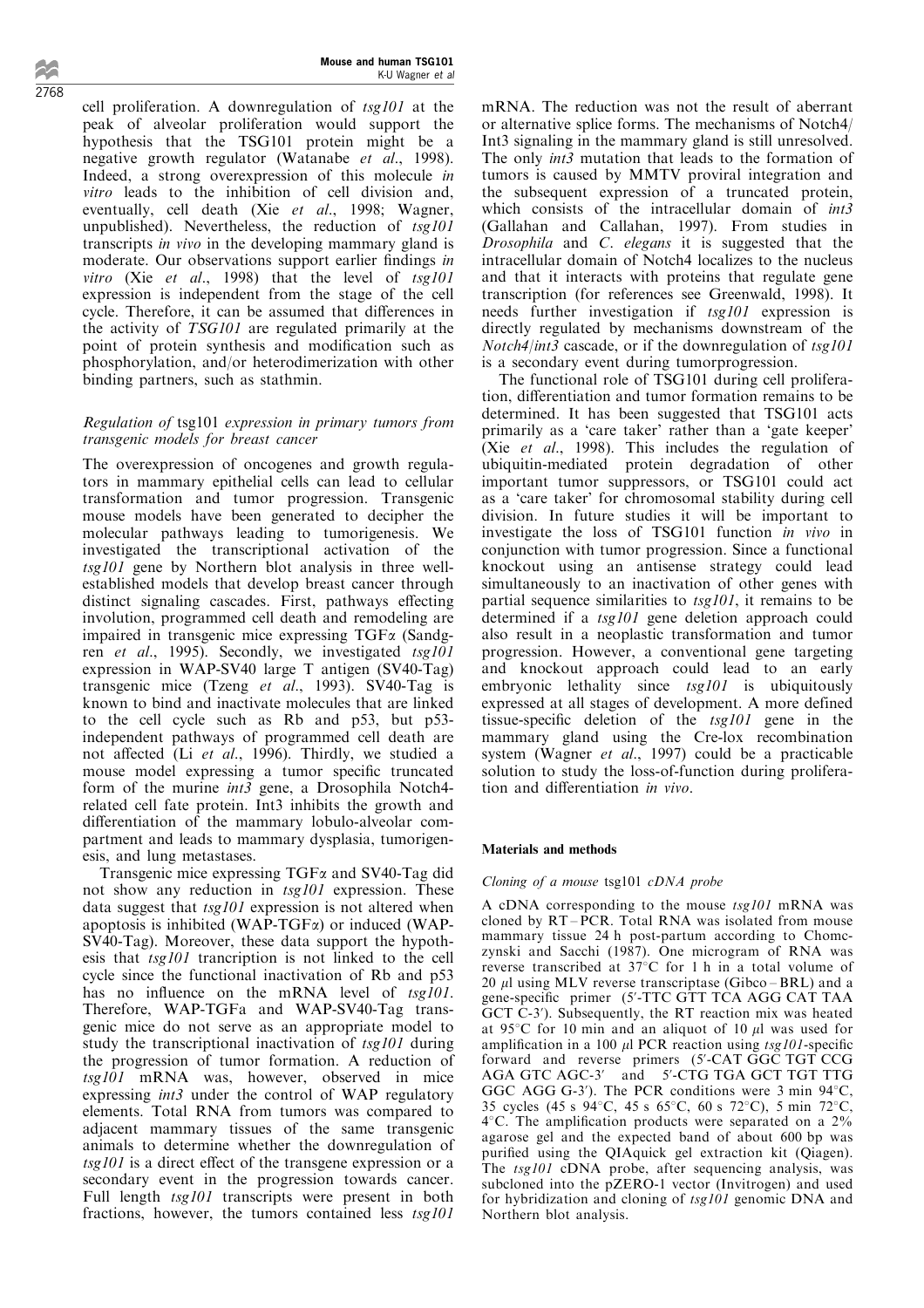Cloning of the mouse tsg101 gene and a processed pseudogene

Initially, we screened a lambda phage mouse genomic library (129/SVJ Lambda FIX II, Stratagene) following the manufacture's protocol with <sup>32</sup>P-labeled tsg101 cDNA (Random Priming Kit, Stratagene). The plaques were further screened with PCR using mouse-specific primers for tsg101 (Li et al., 1997). After sequencing of subcloned fragments we confirmed that the PCR positive plaques contained a processed pseudogene but not the tsg101 gene. Since pseudogenes show a much stronger signal of several magnitudes during the plaque-screening assay that makes it more difficult to find the actual gene, we switched from a lambda phage to a BAC library (FBAC-4431, Genome Systems, Inc). Filters containing arrayed BAC clones were hybridized again with tsg101 cDNA according to the manufacture's protocol. Six positive BAC clones were evaluated further by PCR to confirm the presence of the tsg101 gene and to eliminate clones that contained pseudogenes. Therefore, we had to set up a PCR assay to detect specifically the actual  $tsg101$  gene. We assumed that mouse tsg101 gene would have the same overall structure as the human gene that was published previously (Li et al., 1997). We designed various primers within exons to amplify intron sequences. Initially, we tested those primers with genomic DNA derived from murine embryonic stem<br>cells. Only one set of primers (5'-CCT TGG cells. Only one set of primers AGA AGC TTT GCG GCG-3' and 5'-TAG CCC AGT CAG TCC CAG CAC AGC ACA G-3') that amplified the last intron showed expected PCR fragments of about 1.6 kb for the TSG101 gene and 350 bp for the tsg101 pseudogene. The 1.6 kb PCR fragment was subcloned and the presence of both intron-exon junctions were confirmed by sequencing. We used the same primer set to screen individual BAC clones that hybridized the  $tsg101$  cDNA probe. Five out of six BAC clones contained the pseudogene and only one contained the actual gene for tsg101. None of the clones had both sequences. The BAC clone containing the  $tsg101$  gene was mapped using Southern hybridization. Multiple fragments were subcloned into pZERO-1 vector (Invitrogen) and sequenced using a standard protocol for cycle sequencing (Perking Elmer). The Sequencher software (Gene Codes, Corp.) was used to align and assemble individual sequences. Since the BAC clone did not contain the first exon and the 5' flanking region, we isolated a 500 bp fragment of the most five prime part of the  $tsg101$  clone and used this fragment as a probe to rehybridize the BAC library. We isolated a second BAC clone containing the missing first exon and more than 100 kb of 5' flanking region of  $tsg101$ . This clone had only 5 kb overlapping sequence in common with the first clone.

#### Isolation of total RNA and Northern blot hybridization

RNA of normal mammary gland tissues and tumors was isolated following a procedure by Chomczynski and Sacchi (1987). The total RNA (20  $\mu$ g per lane) was separated in 1.5% agarose gels containing  $18\%$  (v/v) formaldehyde, transferred to a GeneScreen Plus membrane (Dupont) and hybridized with tsg101 cDNA as described above.

### References

- Aki T, Yanagisawa S and Akanuma H. (1997). J. Biochem., 122,  $271 - 278$ .
- Ali IU, Lidereau R, Theillet C and Callahan R. (1987). Science, 238, 185-188.
- Chomczynski P and Sacchi N. (1987). Anal. Biochem., 162,  $156 - 159$ .
- Gallahan D and Callahan R. (1997). Oncogene,  $14$ ,  $1883 -$ 1890.

#### Transgenic mice

Transgenic mice expressing int3 (Gallahan et al., 1996), SV40-TAg (Tzeng et al., 1993), and TGFa (Sandgren et al., 1995) cDNAs under regulatory elements of the WAP gene have been characterized previously. All mouse models developed mammary tumors after several pregnancies. The tumor samples were taken post mortem. RNA was isolated and Northern blot hybridization was performed as described above. Radioactive signals were measured using a phosphorimager (Fuji) and the quantity of  $tsg101$ transcripts was corrected by the amount of total RNA present in each lane (18S rRNA).

#### PCR amplification of intron sequences within the human TSG101 gene

Human DNA was purchased (Promega) and the presence of additional introns within the human TSG101 gene was tested by PCR using exon-specific primers that encompass individual introns. The primers are 5'-GGT GTC GGA GAG CCA GCT CAAG-3' and 5'-CAG TTT CAC GTA CAG TTA GGT CTC TG-3' for intron 1, 5'-GAG ACC TAA CTG TAC GTG AAA CTG-3' and 5'-TTA GTT CCC TGG AAC TGC CAT CG-3' for intron 2, 5'-TAA CGA TGG CAG TTC CAG GGA AC-3' and 5'-GTA TGT GTC CAG TAG CCA TAG GC-3' for intron 3, 5'- AAT ATG CCT ATG GCT ACT GGA CAC-3' and 5'- CCA CAA TCA TGA CCT GAA TAA GCC-3' for intron 4, 5'-GGC TTA TTC AGG TCA TGA TTG TGG-3' and 5'-ACC TGG CAT GCC TGG CAT GTA G-3' for intron 5, 5'-TAC ATG CCA GGC ATG CCA GGT G-3' and 5'-GTA CTG AGA ACT TGT TGT GGC AGG-3' for intron 6, 5'-GTC CTT ACC CAC CTG GTG GTC C-3' and 5'-GCC ATC TCA GTT TGT CAC TGA CC-3' for intron 7, 5'-GGT CAG TGA CAA ACT GAG ATG GC-3' and 5'-CCC TTC TCA AGG CTT CTC CCA AG-3' for intron 8, 5'-ATG AAG AAC TCA GTT CTG CTC TGG-3' and 5'-GAA GTC AGT AGA GGT CAC TGA GAC-3' for intron 9. PCR was performed using a proofreading polymerase (ELONGase, Gibco-BRL) specifically designed to amplify long DNA templates. The PCR conditions were  $3 \text{ min } 94^{\circ}\text{C}$ ,  $30 \text{ cycles } (45 \text{ s } 94^{\circ}\text{C}$ ,  $45 \text{ s }$ 65°C, 9 min 68°C), 10 min 68°C,  $\overline{4}$ °C. The amplification products were separated on a 1% agarose gel. The DNA fragments representing individual introns were gel purified and the presence of intron-exon junctions was confirmed by sequencing.

#### Acknowledgements

This work was supported in part by a German Research Society (Wa 1119/1-1) fellowship and through funding by NIH grant 369VFDK013712. The authors would like to thank Dr Stanley Cohen (Stanford University School of Medicine) for providing us with the full-length mouse and human TSG101 cDNAs and for helpful suggestions while preparing the manuscript.

- Gallahan D, Jhappan C, Robinson G, Hennighausen L, Sharp R, Kordon E, Callahan R, Merlino G and Smith GH. (1996). Cancer Res., 56, 1775-1785.
- Gayther SA, Barski P, Batley SJ, Li L, de Foy, KA, Cohen SN, Ponder BA and Caldas C. (1997). Oncogene, 15,  $2119 - 2126$ .
- Greenwald I. (1998). Genes Dev., 12, 1751 1762.